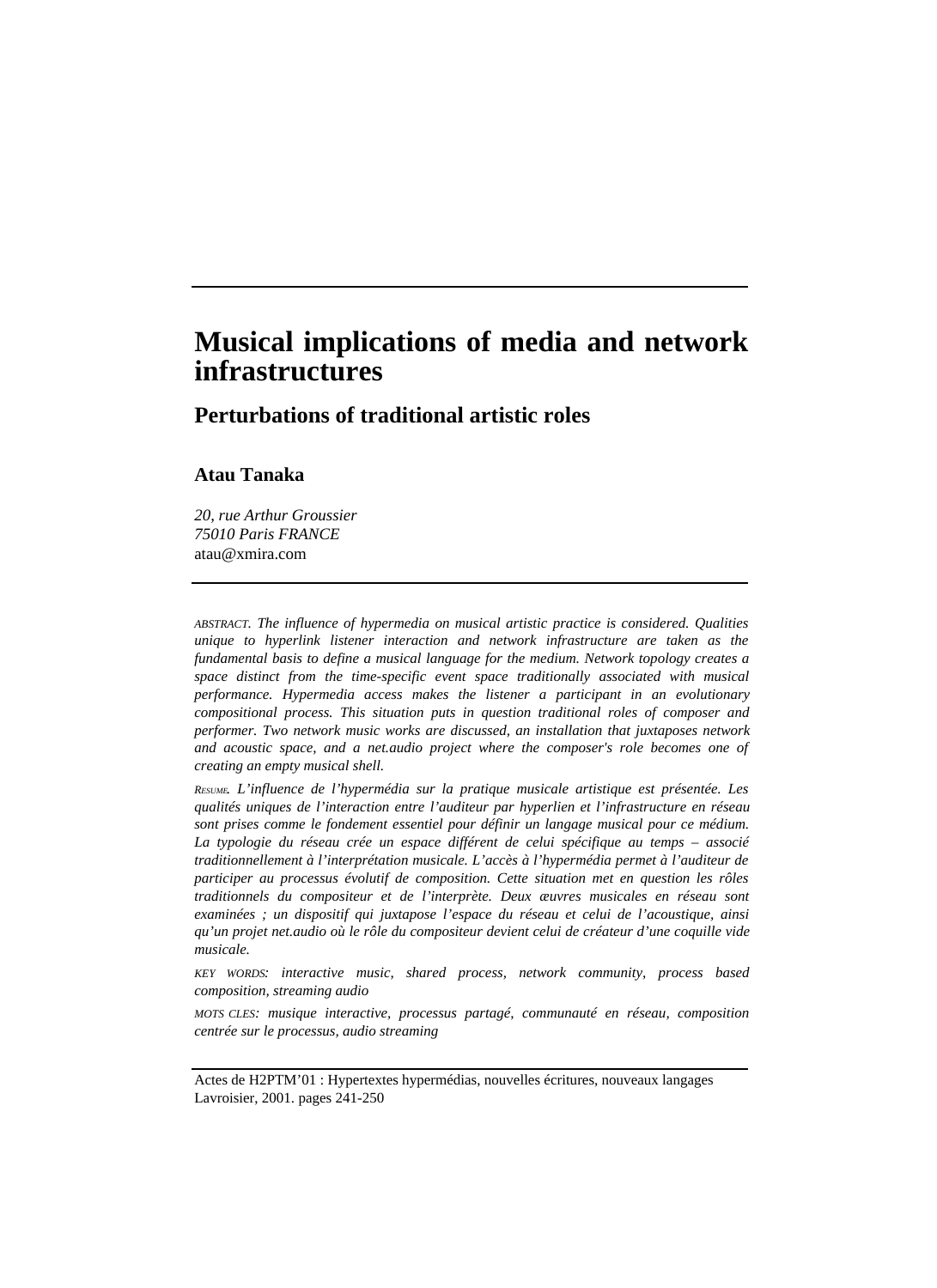## **1. Introduction**

Varying experiments in network music have been carried out and previously reported [TAN 99]. Most efforts have concentrated on recreating models of existing musical practice over a network infrastructure – through the organization of remote concerts, or musical instruments spanning a wide-area network [BRO 00]. The work presented here inverts the previous approach. Instead of adapting networks for music, the current work investigates how musical ideas can be conceived that exploit and underscore fundamental technical and humanistic characteristics of the Internet. Two works are presented, "Constellations", a gallery installation; and "MP3q", a web-based listening environment and shared online sound space. Both works are essentially contentless, functioning via HTML links to invoke live streams of audio from sites across the Internet. Much as a traditional musical piece is represented in a notational score, the composition in the case of these two pieces exists as hypertext. It is only at the moment of listening that the piece is manifested in sound following actions of the listener. In addition with MP3q, the interactive nature of the Internet is exploited to allow listeners to become active participants by making musical contributions.

#### **1.1.** *Constellations*

Constellations is an installation piece that connects the physical space of a gallery to the imaginary space of the internet through sound and image (*fig. 1*) [TAN 99b]. Visitors in the gallery navigate an onscreen universe of planets, invoking audio to stream into the gallery. The planetary system is the interface to a library of sound files existing on servers throughout the internet. Each planet represents an excerpt from a different composer. The sounds coming from the network space resonate in the acoustical space of the gallery.

Five computers are distributed in the gallery space, each running a copy of the client program. A graphic similar to a planetary solar system rendered real time in 3D provides the visual interface. This is connected to a network audio capability to stream and mix multiple sound files from the internet. Each planet represents a link to a sound file URL. These sounds are in MP3 (MPEG 1 Layer 3) format [BRA 94], and stream in real time into the gallery.

The visitors' actions navigate them through the network space. Selecting a planet causes that planet's associated sound to begin streaming in. The visitor can select multiple planets, causing multiple files to be streamed. Navigation in the planetary space creates mixing based on relative planetary distribution. Each of the five computers has its own speaker system, creating a spatial acoustical network in the gallery.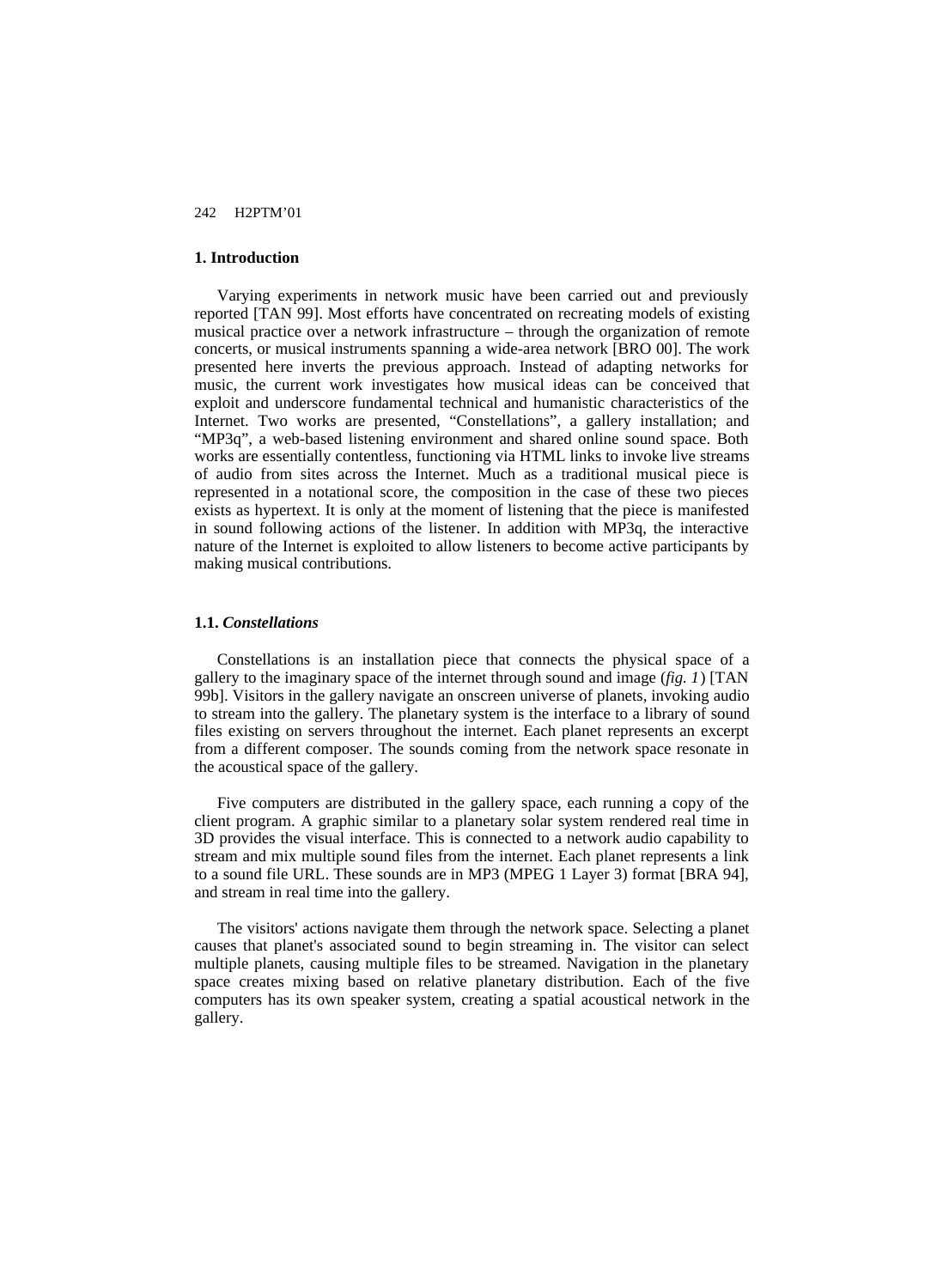#### Ecriture musicale interactive 243



**Figure 1.** *Constellations at the Webbar, Paris, 2000.*

## **1.2.** *MP3q*

MP3q is a musical piece viewed on a standard web browser (*fig. 2*) [TAN 00]. It is a client/server system – the browser based client, connecting to a UNIX server. MP3q streams and mixes multiple channels of MP3 audio from different servers on the net. An abstract cube-like structure comprised of text (URL's) can be manipulated by the viewer. The multiple streams are mixed according to displacement and movement of the URL-cube. It is an open system – visitors are also able to contribute their own MP3 sounds as links to be integrated into the system.

The URL cube is in 3D motion following the movements of the mouse. Gliding the mouse horizontally and vertically to allows the listener to navigate and zoom in and out. Clicking on a URL invokes or stops streaming of MP3 sounds while gliding creates a dynamic mix, much as in Constellations. An "add" button allows the visitor to contribute their own sound link to the MP3q project. It need simply be an MP3 file available on a web server somewhere on the internet. By typing the URL and clicking the "send" button, the user's sound becomes part of the MP3q system, and is seen on the text URL cube.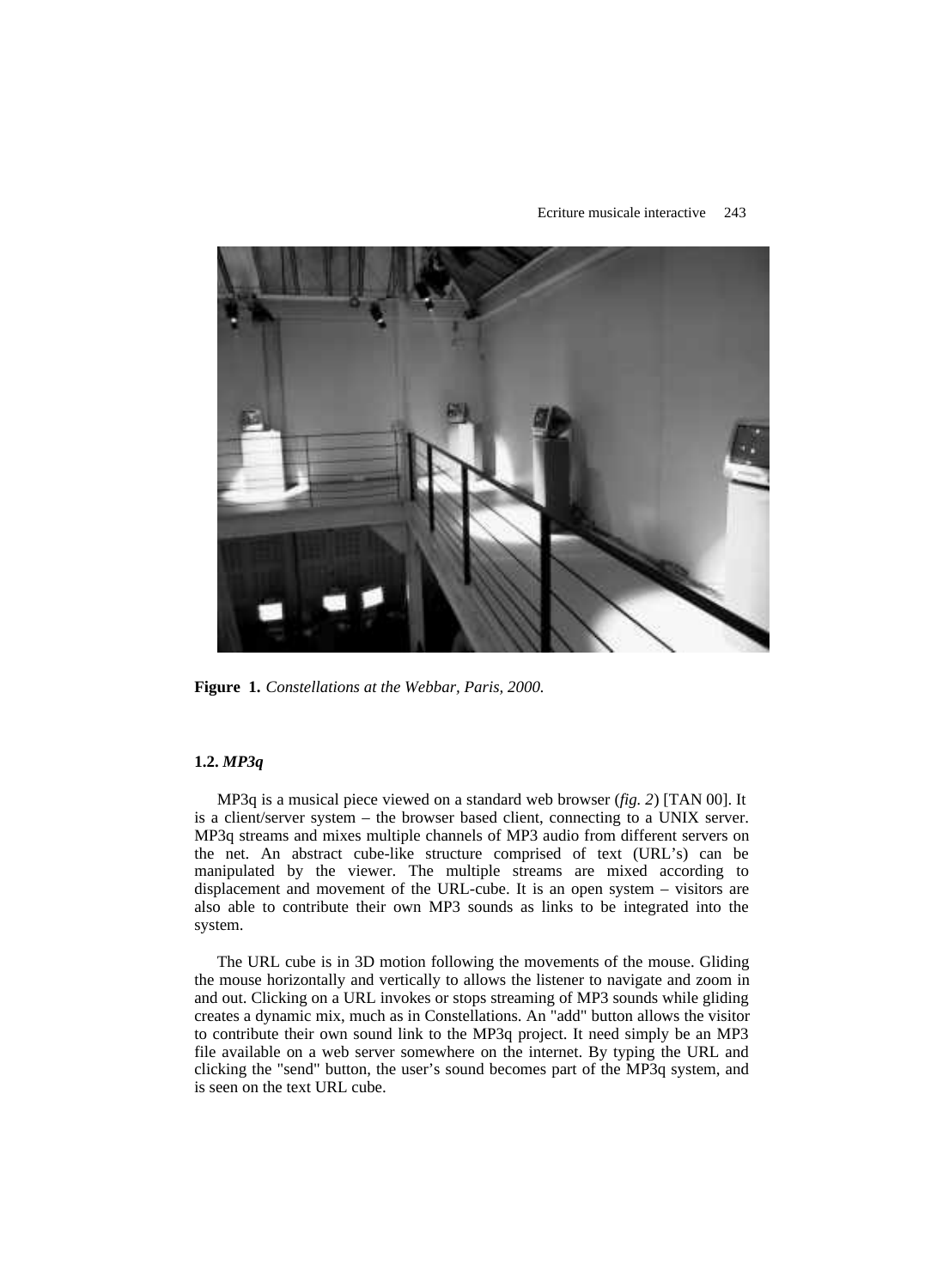

**Figure 2.** *MP3q*

## **2. Methods**

#### **2.1.** *Development platform*

Constellations and MP3q were both developed in Macromedia Director and both share the core MP3 mixing engine, programmed by the author. The choice of a commercial multimedia authoring program was appropriate for the creation of artistic works that involved user interaction to combine sound, graphics, text, and network access. Director's programming code, Lingo, is a scripting language that allows sophisticated object oriented programming, while maintaining a high-level access to media control. The finished project is cross-platform, and can be compiled as a standalone program (as in the case of Constellations), or as a downloadable file (as in MP3q) to be viewed from within a browser given the appropriate plug-in.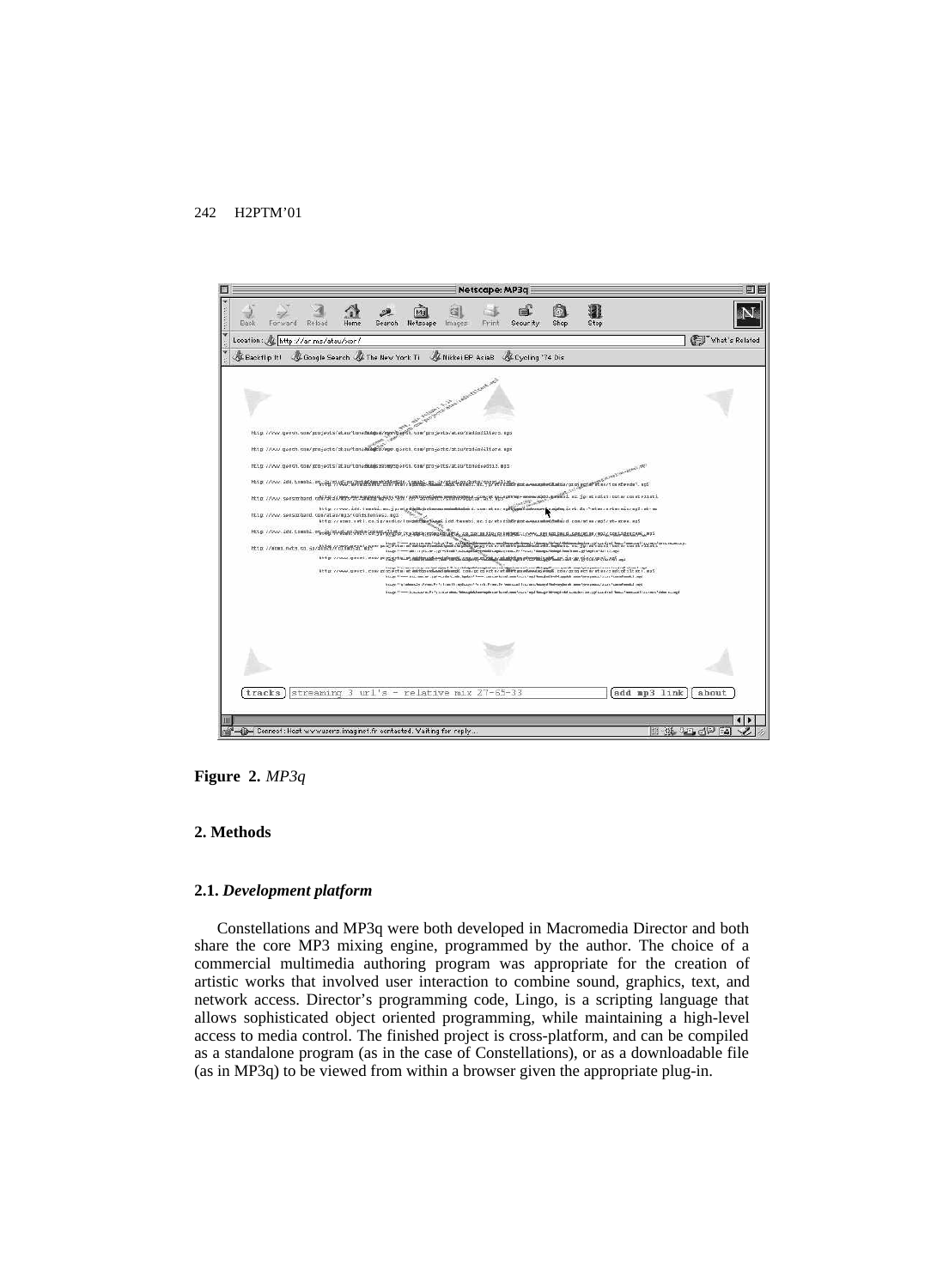#### **2.2.** *Server models*

Although the two works discussed here share the core sound engine, they differ in the client/server models they implement. Constellations is based on a server-less, or distributed server, model. Each sound hyperlink displayed on the client screen makes direct access to any server anywhere on the Internet, as indicated by the URL and streams the audio directly and simultaneously from that server. MP3q on the other hand, exists in a tight client/server relationship where any given client is continually in contact with the central project server. The server provides the hyperlink list dynamically to the client at each "track" request. Once a list of URL's is served to the client, the client reverts to the distributed server mode of Constellations, streaming multiple channels of audio from servers at any location on the Internet.

#### **2.3.** *Interface*

In Constellations, the links are represented as graphical objects onscreen – "planets" in rotational motion. Each planet represents a musical unit that has the potential of becoming part of the total mix at any given time. The software responds to a user click by displaying the URL and making an HTTP request to initiate sound streaming from the server in question. With MP3q the client makes CGI requests to a single server to invoke server-side PERL scripts. These scripts execute UNIX file system commands and return the result to the client. There are three levels of interaction between client and server carried out in this fashion. Upon entering the MP3q site, the UNIX file listing command (ls) is sent to the main server, and a tracklist is generated according to the directory listing on the server. Tracks are a series of links - a list of URLs that point to MP3 files across the Internet. Selecting a track sends the UNIX (cat) command to read the playlist. The server returns the playlist contents to the client, and a cube displaying the URL's is generated in vectorized text. Clicking on the URL texts then initiates sound streams in a way similar to Constellations. The planetary space of Constellations is replaced in MP3q with an abstract text mass.

In both works, the visual space responds to user action  $-$  the user navigates among the planets or through the text mass. The aural mix of music is dynamic and reflects the visual orientation. In Constellations, planets that are closer to the center of the screen are louder than those that have moved off screen. In MP3q the URLs in closer layers and central to the screen are louder than those in background layers or at the edges of the screen.

## **2.4.** *Generality*

The dynamic mixing of simultaneous streams is a unique capability of the sound engine created for these two works. If the listener selects multiple URLs, the engine responds by initiating multiple asynchronous data streams from different servers. Since each server is simply fulfilling an HTTP request, no special intelligence is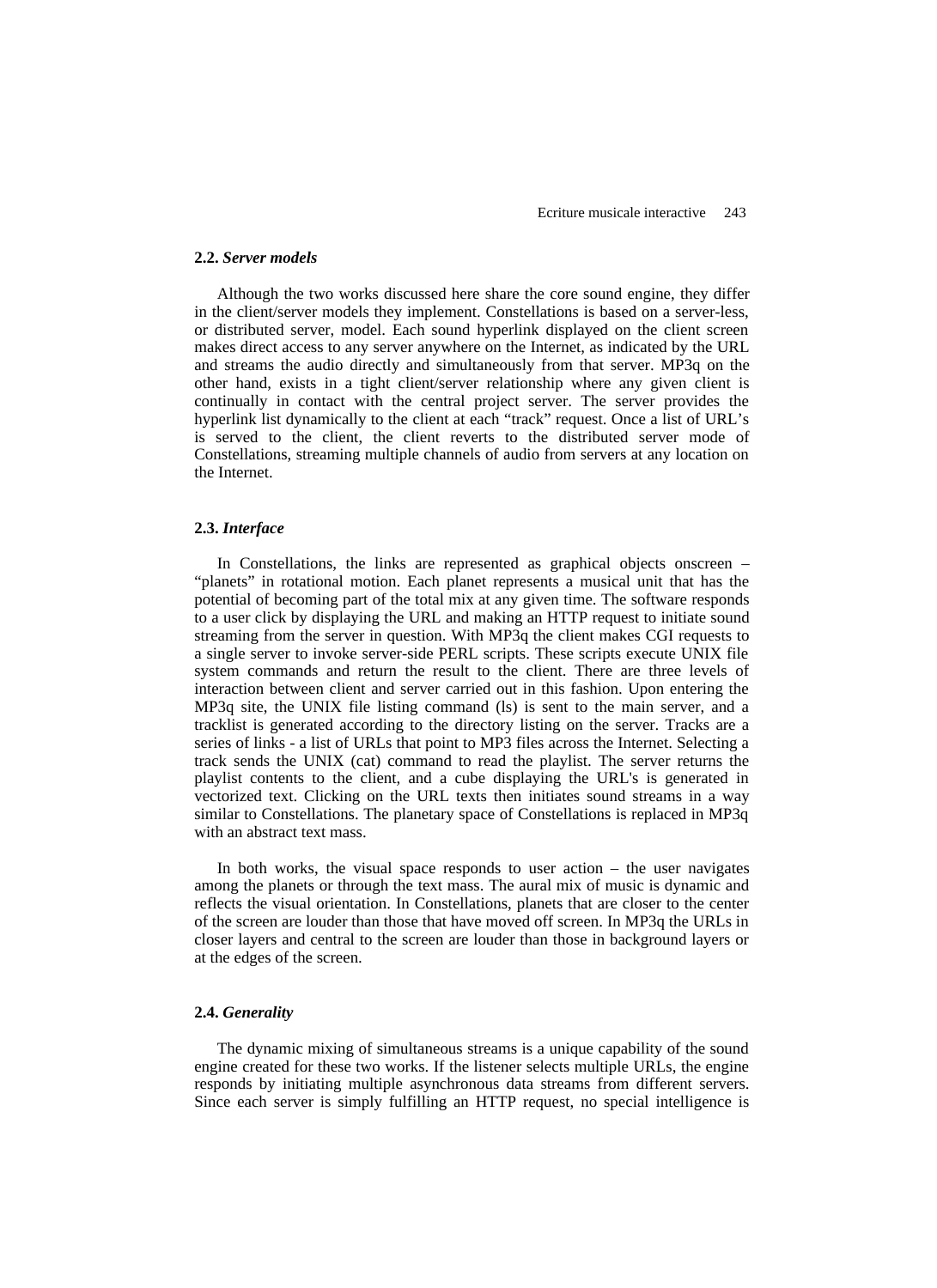necessary on the server side to allow audio streaming. This allows streams to originate from any server on the Internet, without being cognizant of the special nature of the client. Upon arrival at the client, the multiple sound streams then are mixed by real time amplitude scaling based on the graphical state of the interface. The ultimate "music" heard by the listener, then, is a live blend of the simultaneous multiple streams.

#### **2.5.** *Object model*

The client software is constructed using object oriented programming. A base *class* defining a musical unit, is defined. Any objects created using this class has information regarding its associated URL, its playing state (on/off), and volume, among others. In Constellations, a *subclass* is created that inherits these properties, and adds a graphical property that is the rotating planet, along with information on its color, angular velocity, and screen location. In the case of MP3q, a similar but distinct subclass is defined that displays each object as part of the text mass and manages 3-d rotation and zooming in response to user action. In both cases, these subclasses are defined once at development time. At run-time, they are instantiated as many times as necessary, based on the number of items in the hyperlink list. With MP3q, this list is completely dynamic, and is returned by the server in response to a CGI request from the client.

## **2.6.** *Participation*

MP3q implements another component not found in Constellations, that of listener participation. The listener is able to contribute new MP3 hyperlinks by typing a URL and submitting it to the server. The typed text is sent to the server as an argument to the submit CGI call. The PERL script on the server handling this request then integrates the submitted URL into the master hyperlink list, and updates the server side playlist file. The updated playlist is sent back down to the client, where the new link becomes part of the text mass onscreen. Since the new link is written to a file on the server, any subsequent accesses to the piece from other clients will include the new link, making the piece is entirely dynamic.

#### **3. Discussion**

## **3.1.** *Accessibility*

Although the tools and techniques utilized in the realization of these projects are similar to those used in the development of commercial multimedia products, the artistic nature of these pieces create a fundamental difference of intended goals regarding accessibility. While in consumer products, interface design is judged by "user friendliness", in these pieces this was not a criterion. Instead, the abstract nature of the interface should hold the potential to give the listener/user the power of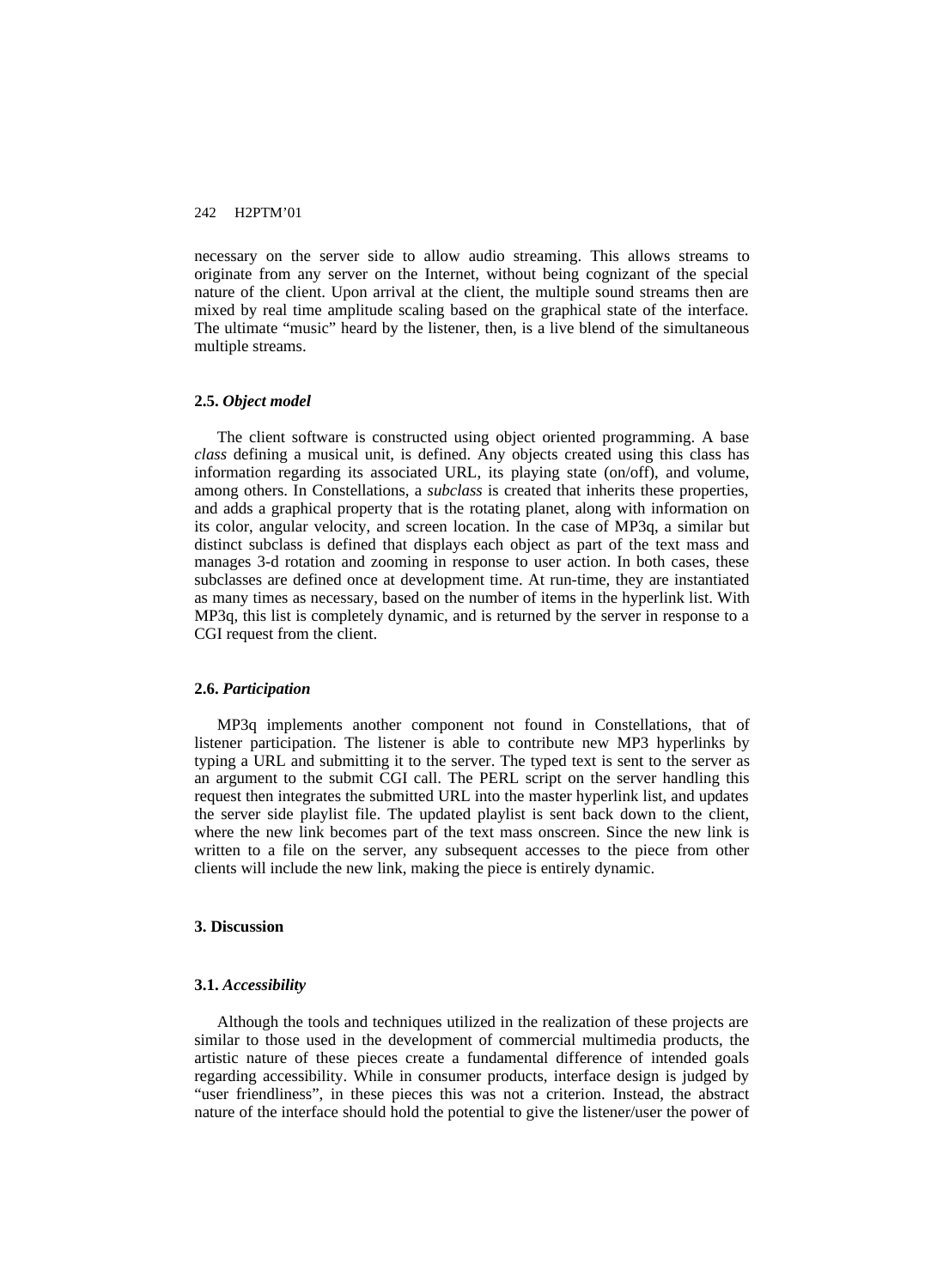intuition, one that is not strictly deterministic as in commercial software, nor totally aleatoric as may be in process pieces. The goals of the interfaces in Constellations and MP3q are that they should give the user the inquisitive sense to explore further, as well as the sensation of shared space where they are not the sole actor. This hopefully creates a new relationship between the music and listener. Inasmuch as streaming MP3 is exploited, the programs created for these pieces are not classical music player software that replicates a CD player onscreen [WOS 98]. The listener instead encounters an acoustic situation with which they are invited to enter the creative process.

### **3.2.** *Contentless Music*

In neither Constellations and MP3q does the music actually reside in the piece itself. All sound is elicited through hyperlinks. Musically these pieces are empty shells, contentless compositions that, when called upon by the listener, leverage the infrastructure of the Internet to make sound. Constellations is not entirely "contentless" as it contains graphical content and a fixed playlist of links. The physical layout of five computers in the gallery also can be thought of as part of the compositional work that determines its character and ultimately its sound. MP3q is contentless to the extent that there is no musical content in the client, and the interface makes use of no graphical elements. The piece exists only as code that generates a display of hypertext links based on interaction with a server. The contributions from individuals are not stored anywhere on the client/server system: the musical data remains on the contributor's own web server, with only a link being stored on the MP3q server. Both MP3q and Constellations exercise a form of *displaced content storage*, where the actual sound data remains at the point of origin and is delivered only at the time of listening.

#### **3.3.** *Space*

Each of the two pieces takes a different approach to the notion of space [TAN 01]. Constellations is an investigation of the relationship and interaction between acoustic space and network space. Sound data spread out across the network can be streamed and mixed by a client program that abstracts and displays network space onscreen as a planetary universe. While not any attempt to accurately represent the actual topological distribution of servers across the Internet, the graphical display suggests the vast but intangible space of the network. Meanwhile the physical distribution of five client machines in the gallery space is a tangible disposition in acoustic space. Much as light can pass through different dialectics of air, water, and prismatic glass, sound in this case is the signal that traverses the boundary between these two spaces.

MP3q being a web site, does not confront the issue of real vs. virtual space, but instead deals with notions of private and public space. The Internet has gained an image as a vast public space where can access information and communicate with others independent of geography. Web surfing is, however, in fact essentially a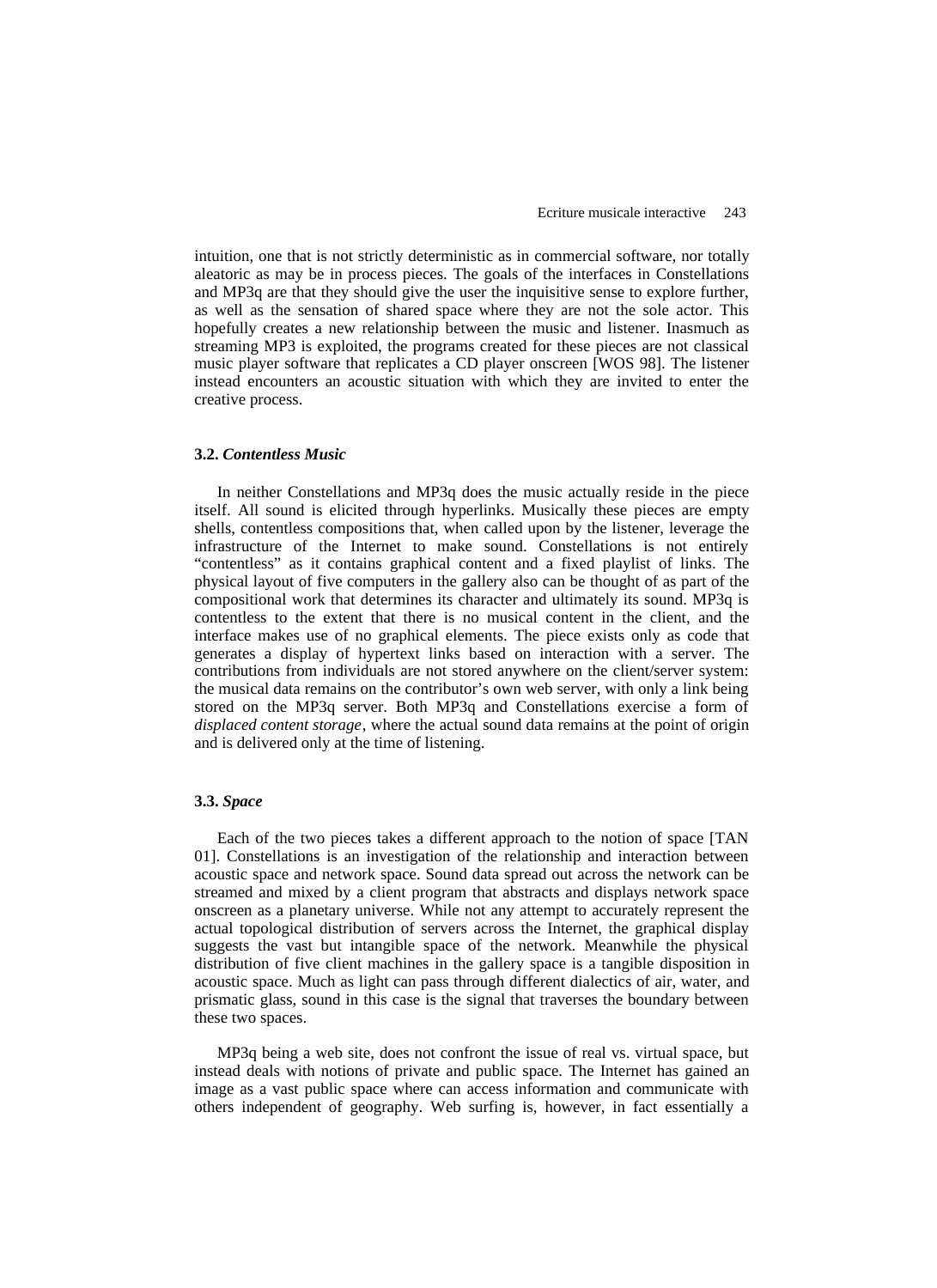private activity – the user is most likely to be solitary, alone in front of their computer screen, detached from their immediate surrounding environment. In this sense, MP3q can be listened to over headphones, becoming an entirely personal experience. At the same time, the music being heard is the music of many different composers, originating from different points on the net. The listener becomes one of the composers upon submitting a link to the piece. This participatory dynamic creates a public space in which each listener/composer takes part.

#### **3.4.** *Authorship*

Using the network as the principal musical medium creates new musical social dynamics. In these two pieces, there is no notion of a musical event such as a concert at a precise point in time. There is no physical object such as a CD that embodies a finished composition. The audience's position is displaced with respect to traditional musical roles. Rather than being a passive listener, the public enters the creative process. There is no sound until there is action on the part of the listener, creating a dynamic of *active listening*. And with MP3q, distinctions between listener and musician become blurred as the public has the possibility to add sound links to the system.

If the contentless nature of the composition and shared dynamic of the network have implications for the listener and participant, they have an equally if not more profound effect on the composer. The role of the composer is shifted significantly with respect to traditional musical practice, putting in question the very nature of the title "composer". In these distributed musical systems, we are confronted with a works where the music is not exclusively that of one artist. Still, both Constellations and MP3q are artworks that were conceived and created by one person. The role of the artist, then changes, no longer the one prescribing every note or programming every sound, he becomes the instigator who puts in place an environment or situation, and potentially acts as a filter for an otherwise autonomous activity. Questions of authorship arise: Is Constellations or MP3q the creation of one artist, or are they works where authorship is shared by all those who have contributed sounds to them?

## **4. Conclusion**

Efforts to transpose traditional publishing models to the Internet have raised legal questions. Music has been particularly affected, as formats like MP3 supposedly encourage copying and pirating of copyrighted music. Such activity is not the direct causal result of a format such as MP3, rather it is the problem created by the music industry trying to impose a commodities based economic model on a nonphysical infrastructure. If most MP3 player software takes the metaphor of a CD player and plays one song at a time, this is not a limitation of the infrastructure or of the file format, but rather a limitation of the imagination of the people creating the software and those using the programs. The two pieces presented here exploit network infrastructure and hypertext theory for musical ends. Constellations creates